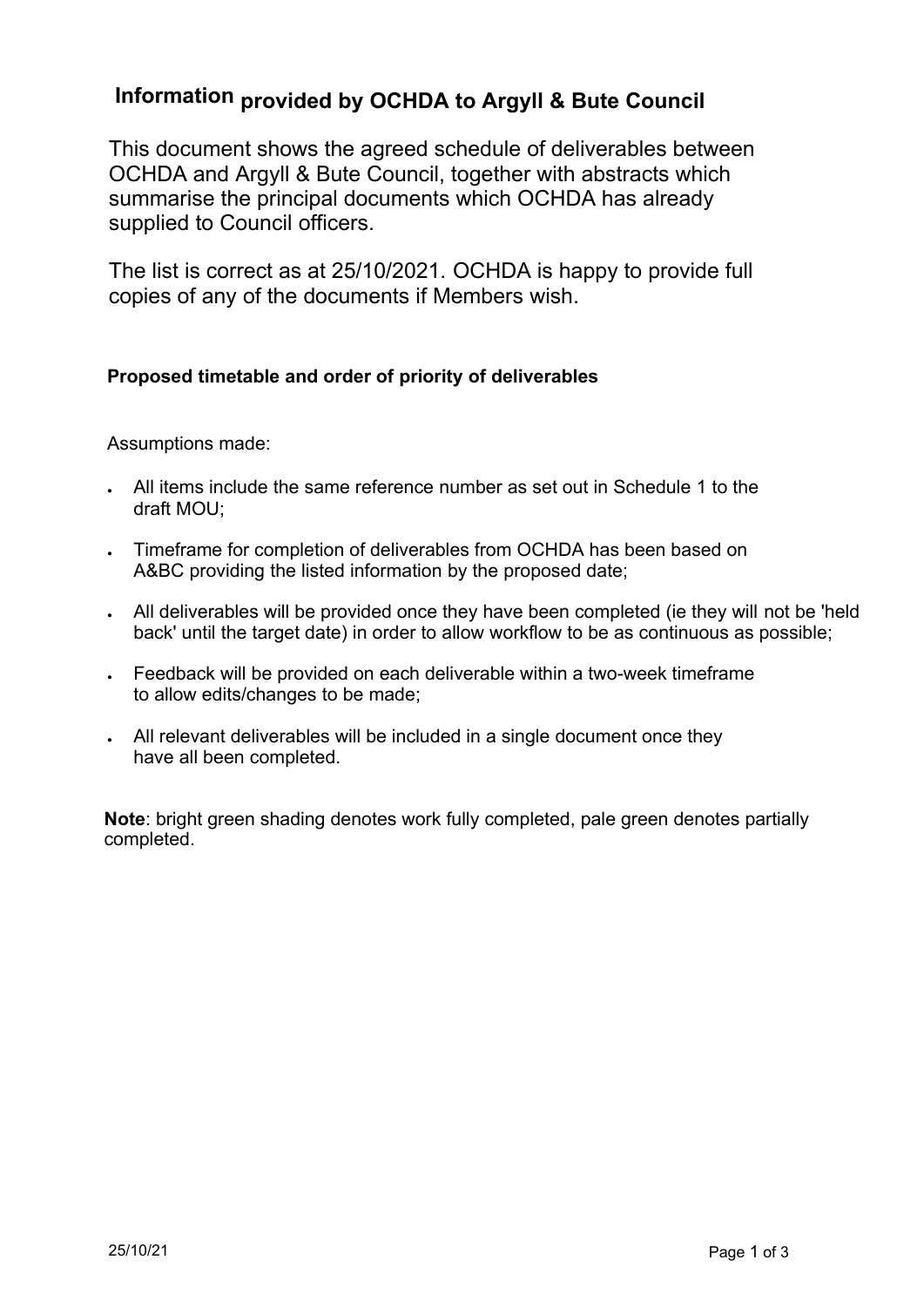# **Items to be provided by Council**

# **By 14-5-21**

|                | Up to date, accurate accounts for the three Council owned assets at the North Pier (Harbour Office,<br>pontoons and the pier itself) |
|----------------|--------------------------------------------------------------------------------------------------------------------------------------|
| F <sub>2</sub> | Breakdown and explanation of North Pier expenditure classifications (still ongoing at 9/6/21)                                        |
| -F3            | Updated staff costing/scales as per request to SC and JS of 12/2/21                                                                  |

#### **By 28-5-21**

| F4             | Copies of any reports and 'business cases' generated for Oban Harbour by ABC over the past 18<br>years that have led to Officers and Councillors deciding not to proceed with the Municipal Port<br>option. Not completed or available |
|----------------|----------------------------------------------------------------------------------------------------------------------------------------------------------------------------------------------------------------------------------------|
| G <sub>4</sub> | Confirmation of current staff tasks and responsibilities undertaken at the North Pier (an expansion of<br>job descriptions that reflects what tasks are actually carried out and typical time allocations)                             |
| T <sub>4</sub> | Details of existing PMSC status and existing MSMS (Marine Safety Management System) (link to<br>Web version)                                                                                                                           |
| T <sub>6</sub> | Details of existing Vessel Traffic Service operation (Nothing formal)                                                                                                                                                                  |

#### **By 11-6-21**

| A2             | Copies of most recent asset condition surveys - not available        |
|----------------|----------------------------------------------------------------------|
| A3             | Valuation of assets - not considered to be relevant                  |
| A <sup>4</sup> | Details of maintenance requirements/plans/budgets                    |
| A5             | Details of existing lease arrangements relating to North Pier assets |

#### **Date TBC at next management meeting as it will require negotiation between both parties and is dependent on other outputs**

 $\overline{A6}$  | Preparation of lease